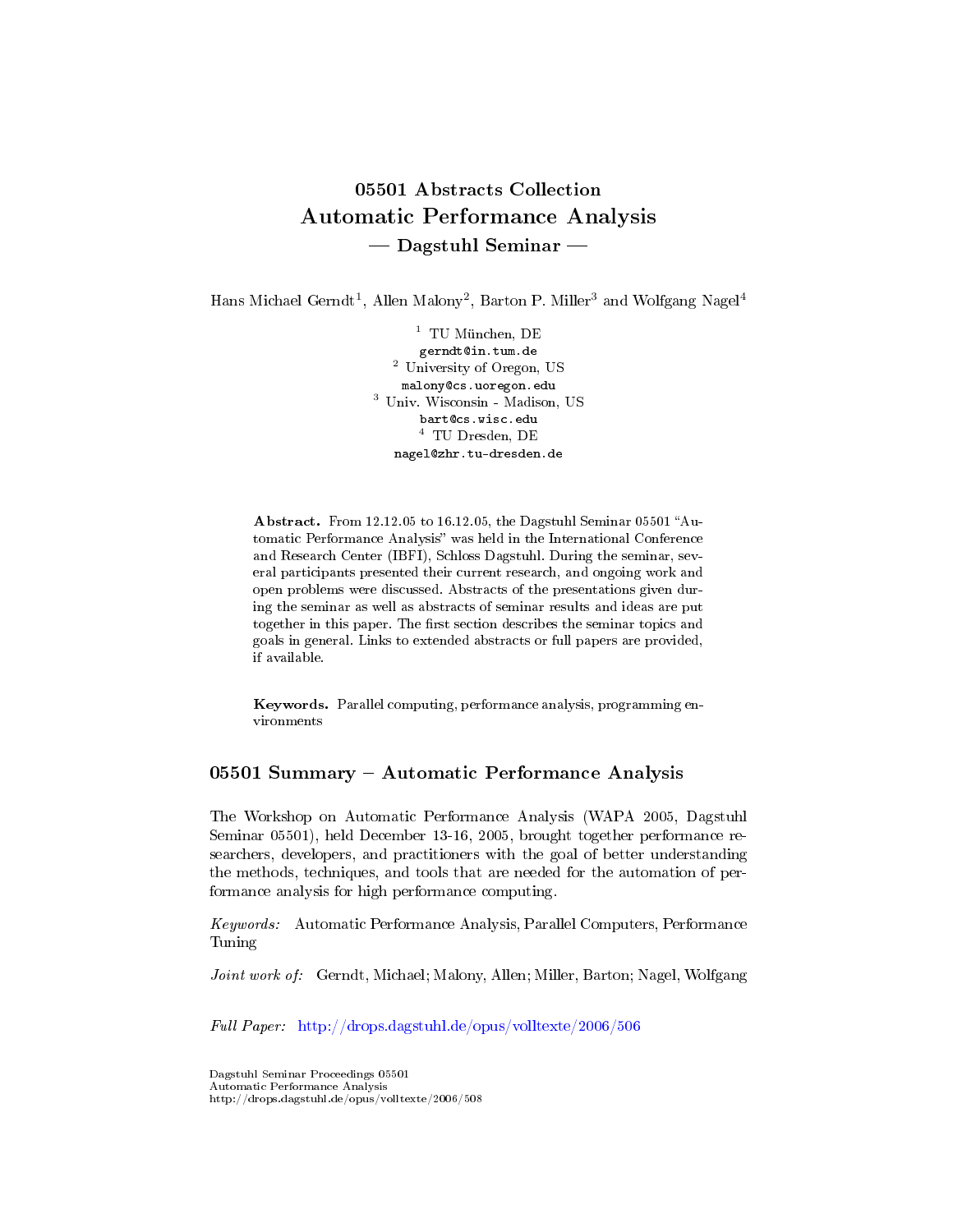### Zero-cost Reliability for Scalable Tree-based Overlay Network

Dorian Arnold (University of Wisconsin - Madison, USA)

With trends toward large-scale high-performance computing systems, tree-based overlay networks (TBONs) have emerged as an important network topology for scalable distributed tools and applications. This talk focuses on novel reliability techniques for TBONs that require no additional storage or computational overhead during failure-free executions.

We develop new, relaxed models of distributed consistency that allow computational states lost due to failure to be replaced by potentially non-identical computational states with little or no effect on the output of the computation. We leverage these new consistency models to develop state regeneration mechanisms that use computational state from non-failed TBON processes to regenerate compensatory states for failed ones.

In this talk, we present our new distributed consistency models and state regeneration mechanisms. We prove sufficient properties of distributed computations that lead to the availability of these mechanisms and show how to use these properties to derive the computation-specific recovery operations. We also show that these concepts are applicable to large classes of TBON computations, e.g. the data aggregation and reduction operations generally found in automated performance analysis tools.

Keywords: Reliable data reduction, Scalability, Tree-based computing

Joint work of: Arnold, Dorian; Miller, Barton

#### Data Profiling for Cache Optimizations on SMP Clusters

Thomas Brandes (Fraunhofer Institut - St. Augustin, D)

Profiling helps to understand the dynamic behavior of an application, to detect performance problems, and to find out where it can be made faster.

Identification and understanding of bottlenecks in the program due to cache problems is one of the most critical issues. Current proling tools can access hardware performance counters and can give information about cache misses but this information is usually not very helpful to find out what has caused the misses and how they can be avoided. Data profiling is a mechanism that does not only count misses but also determines the data addresses having caused them.

The talk presents a tool that supports data profiling for serial and parallel Fortran programs using MPI and/or OpenMP. At runtime, data address sampling is enabled that provides information that can be used to reconstruct data addresses that have caused a cache miss. Due to a source-code instrumentation data addresses can be related back to data structures and regions of the program.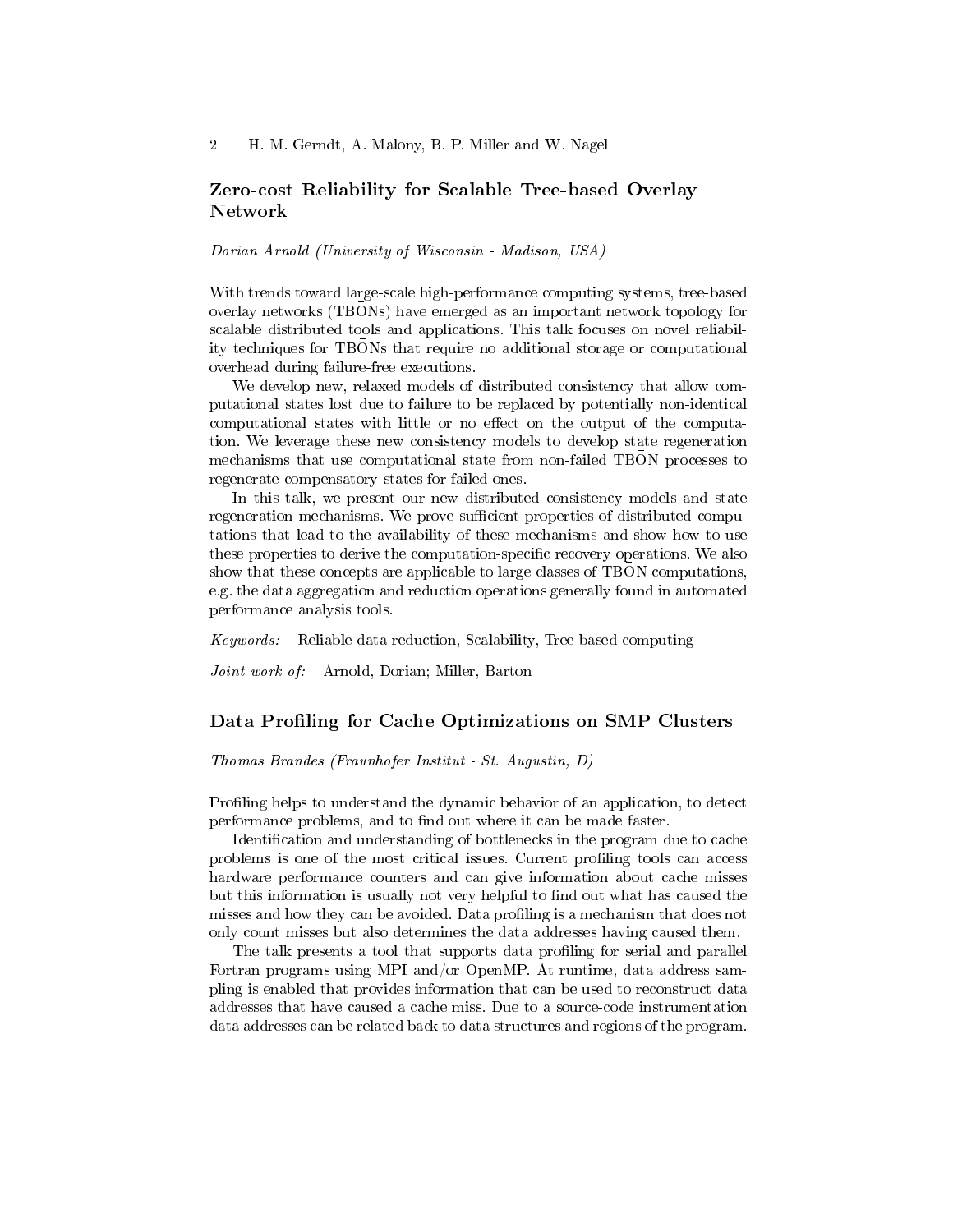By this approach the user gets more useful information that might help him to improve his program for a better cache usage. Some examples and techniques will be presented to show the effectiveness of the approach.

Keywords: Data Profiling, Address Sampling, Performance Analysis, Parallel Programming

## Integrative Concepts for Scalable Distributed Program Analysis

#### Holger Brunst (TU Dresden, D)

The detailed performance analysis of highly parallel software processes on the latest generation of large scale parallel computers represents a challenge with many unresolved problems. Even with modern monitoring systems which allow for data preselection and automatic filtering of some redundant data, an extraordinary amount of data needs to be handled for realistic application runs. Storage, access, preparation, and visualization of the data cannot be carried out with conventional methods anymore.

This talk presents novell concepts for scalable distributed performance visualization of parallel programs which are suitable for the next generation of high performance computers with more than 100,000 processors. The applied parallel data processing model shows that innovative usage of distributed resources combined with new event data processing methods can be used to obtain insights from data volumes thus far, could not be handled.

Seamlessly integrating this architecture into production environments eliminates the highly restrictive transport of large performance data volumes between shared production resources and private desktop systems. Experiances with large scale systems like the ASC(I) machines or the Earth-Simulator are presented and discussed.

Keywords: Program Analysis, Performance Tuning, Tracing, Client/Server Architecture, Scalability

#### Vertical Performance Monitoring

Calin Cascaval (IBM TJ Watson Research Center, USA)

Moore's law has allowed us to build layers upon layers of software without paying too much attention to system performance. As performance advances achievable through chip fabrication technology are reaching their limits, most of the system performance must come from software. In this respect, optimizations of software layers can no longer can be done in isolation.

In this talk we will present our approach to vertical performance monitoring. We have designed and implemented a performance and environment monitoring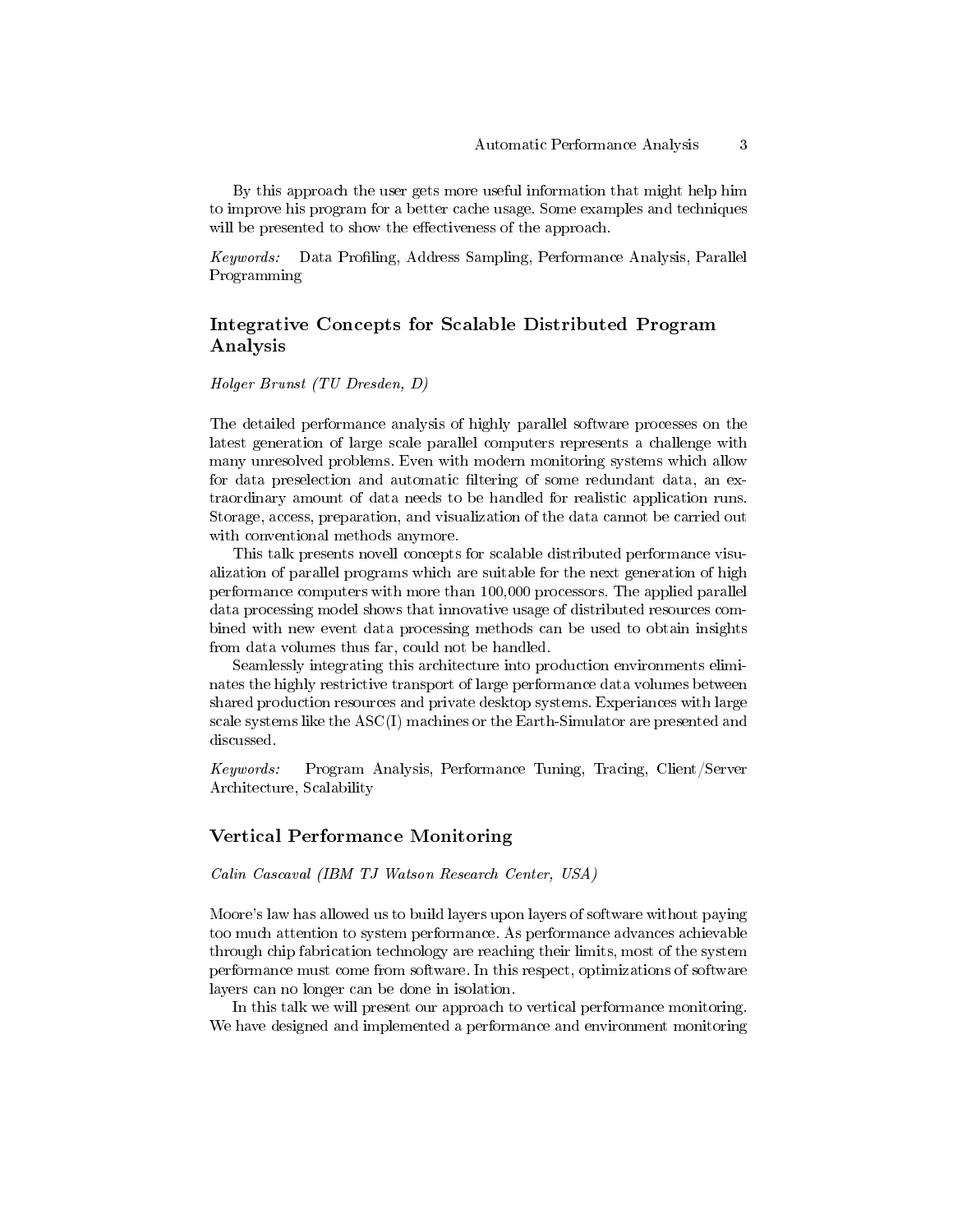4 H. M. Gerndt, A. Malony, B. P. Miller and W. Nagel

(PEM) infrastructure that vertically integrates performance events from various layers in the execution stack. We show how we used this framework to characterize program behavior. We also discuss how this infrastructure can be used in different optimization scenarios, for either static or dynamic compilers.

Keywords: Program optimization, performance monitoring

# Development and Tuning Framework of Master/Worker Applications

Paola Caymes-Scutari (Universitat Autònoma de Barcelona, E)

Parallel/distributed programming is a complex task that requires a high degree of expertise to fulll the expectations of high performance computation. The Master/Worker paradigm is one of the most commonly used because it is easy to understand and there is a wide range of applications that match this paradigm. However, there are certain features, such as data distribution and the number of workers that must be tuned properly to obtain adequate performance. In most cases such features cannot be tuned statically since they depend on the particular conditions of each execution. In this paper, we show a dynamic tuning environment that is based on a theoretical model of Master/Worker behavior and allows for the adaptation of such applications to the dynamic conditions of execution. The environment includes a pattern based application development framework that allows the user to concentrate on the design phase and makes it easier to overcome performance bottlenecks.

Keywords: Dynamic tuning, performance analysis, performance model

Joint work of: Caymes Scutari, Paola; Morajko, Anna; César, Eduardo; Costa, Genaro; Mesa, José; Margalef, Tomàs; Sorribes, Joan; Luque, Emilio

Full Paper: <http://drops.dagstuhl.de/opus/volltexte/2006/505>

See also: Journal of Computer Science and Technology, vol. 5, n. 3, pp. 115-120

# Active Harmony: Parallel Automated Tuning of Parallel Programs

Jeff Hollingsworth (University of Maryland - College Park, USA)

Active Harmony is an automated runtime performance tuning system. I will describe how the system can be applied to different application domains including a web E-Commerce system and several scientific applications. Using the system we have been able to achieve performance gains of up to a factor of three for real applications.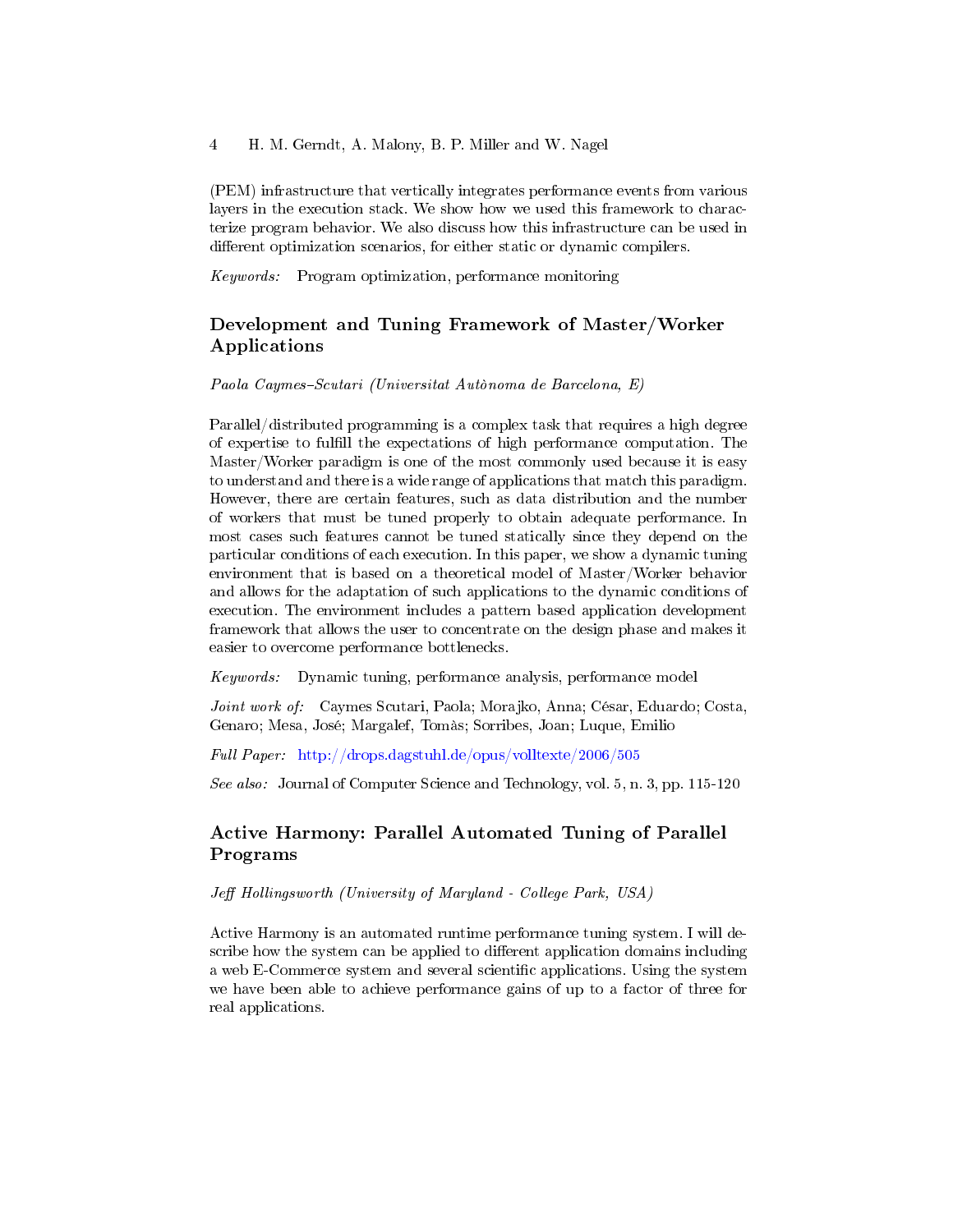I will also describe how we have been working to create a parallel search process that allows groups nodes in a parallel computation to explore different parameters combinations at once.

Keywords: Automated tuning, parallel programming, performance tools

### Comparative Performance Analysis Using PerfTrack

Karen L. Karavanic (Portland State University, USA)

PerfTrack is a data store and interface for managing performance data from large-scale parallel applications. Data collected in different locations and formats can be compared and viewed in a single performance analysis session. The underlying data store used in PerfTrack is implemented with a database management system (DBMS). PerfTrack includes interfaces to the data store and scripts for automatically collecting data describing each experiment, such as build and platform details. We have implemented a prototype of PerfTrack that can use Oracle or PostgreSQL for the data store. We demonstrate the prototype's functionality with two case studies: one is a parameter study conducted at Lawrence Livermore National Laboratory (LLNL) on two high end platforms, a 128 node cluster of IBM Power 4 processors and BlueGene/L; the second demonstrates incorporating performance data from the Paradyn Parallel Performance Tool into an existing PerfTrack data store.

Keywords: Parallel performance diagnosis data integration

Joint work of: Karavanic, Karen L.; May, John; Mohror, Kathryn; Miller, Brian; Knapp, Rashawn; Pugh, Brian

# Observing and Controlling: The Case for Organic Computing Systems

Wolfgang Karl (Universität Karlsruhe, D)

As future high performance architectures, especially for embedded systems, are going to more and more exploit parallelism they also have to be energy-aware and reliable. Additionally, they also will be integrated in a highly dynamical environment with permanently changing situations. Thus, future system architectures have to be highly adaptable, thus having self-organizing and organic characteristics. A key challenge hereby is to permanently get information about the system status in order to be aware of the available resources, their performance and energy consumption. Thus, a new sophisticated monitoring approach is necessary. The talk presents such a flexible monitoring approach for high-performance architectures with self-organizing and organic characteristics.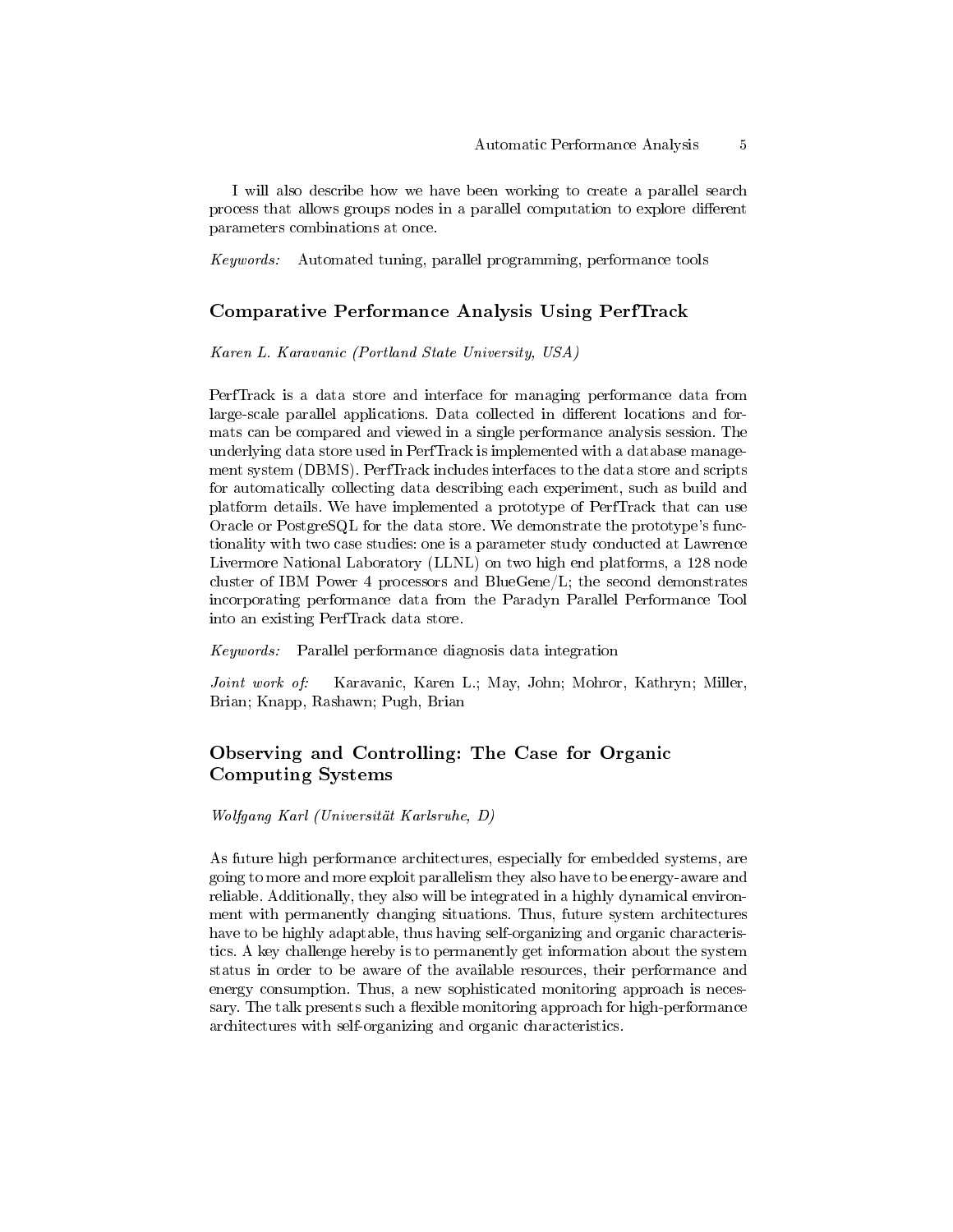### Automatic Performance Analysis for Cache Architectures in SMPs

Edmond Kereku (TU München, D)

We present an automatic monitoring system consisting of a monitoring infrastructure and an automatic performance analyzer. The monitoring infrastructure supports different monitoring resources (CPU counters, simulation) and monitors the utilization of cache hierarchies in serial and OpenMP programs. A special feature of our system is the restriction of monitoring to single data structures. Our Apart Specification Language (ASL)-based automatic analyzer is able to search for predefined performance bottlenecks in code regions using a provided set of search and refinement strategies.

Keywords: Automatic Performance Analysis, AMEBA, Selective Monitoring, MRI, ASL, Instrumentation, Simulation

# Program Trace Analysis based on Compressed Complete Call Graphs

Andreas Knüpfer (TU Dresden, D)

The tree-like Complete Call Graph (CCG) data structure is proposed as an alternative to the common linear storage schemes. By transparent in-memory compression CCGs are capable of exploiting redundancy as frequently found in traces and thus reduce the memory requirements notably. Evaluation algorithms can be designed to take advantage of CCGs, such that the computational effort is reduced in the same order of magnitude as the memory requirements.

Keywords: Program traces, data structures, redundancy, compression, evaluation

### Remote Performance Monitor (RPM)

Chandra Krintz (Univ. California - Santa Barbara, USA)

Mobile, resource-constrained, battery-powered devices have emerged as key access points to the world's digital infrastructure. To enable our understanding of the performance of these devices, we must be able to efficiently collect accurate profile data from these devices after they are deployed in the field. Moreover, understanding the full-system power and energy behavior of these systems for real programs is vital if users are to accurately characterize, model, and develop effective techniques for extending battery life. Unfortunately, extant approaches to measuring and characterizing power and energy consumption focus on high-end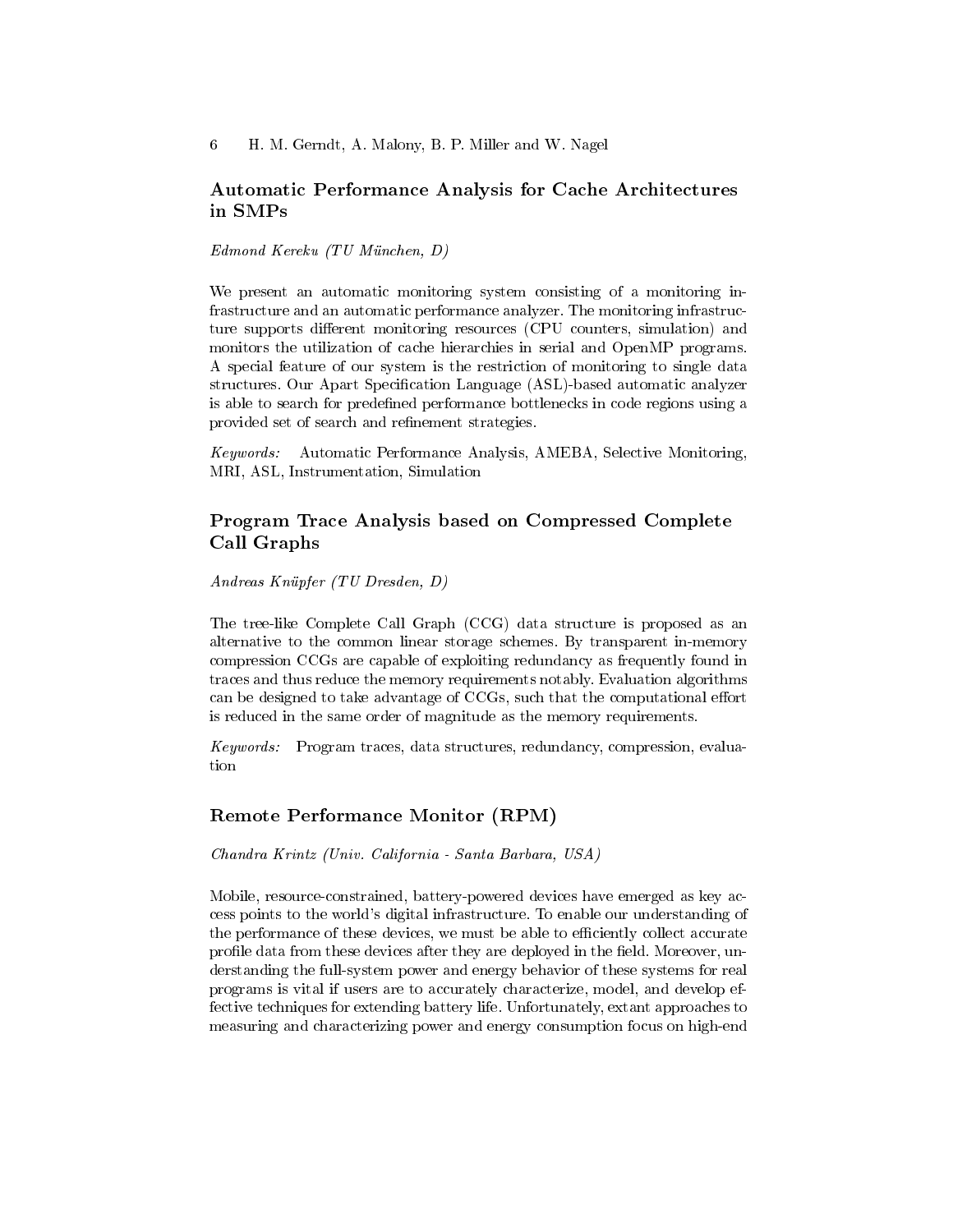processors, do not consider the complete device, employ inaccurate (programonly) simulation, rely on inaccurate, course-grained battery level data from the device, or employ expensive power measurement tools that are difficult to share across research groups and students. To address these issues, we developed remote performance monitor (RPM).

The first component of RPM is an efficient technique for collecting accurate sample-based program profiles. The key to the efficacy of this technique is that we identify when to sample using the repeating patterns in program execution, phases. To enable fine-grained, full-system characterization of embedded computers, we couple and unify phase-aware profiling, hardware performance monitoring, and power and energy measurement within RPM. RPM consists of a tightly coupled set of components which (1) control lab equipment for power measurements and analysis,  $(2)$  configure target system characteristics at runtime (such as CPU and memory bus speed), (3) collect target system data using on-board hardware performance monitors (HPMs) and (4) provide a remote access interface.

Users of RPM can submit and configure experiments that execute programs on the RPM target device (currently a Stargate sensor platform that is very similar to an HP iPAQ) to collect very accurate power, energy, and CPU performance data with high resolution.

Keywords: Profiling, hardware performance monitors, sampling, phase behavior, power, energy

Full Paper: <http://drops.dagstuhl.de/opus/volltexte/2006/504>

Joint work of: Krintz, Chandra; Gurun, Selim

#### Model-Bases Parallel Performance Diagnosis

Allen Malony (University of Oregon, USA)

Scientific parallel programs often undergo significant performance tuning before meeting performance expectations. Performance tuning naturally involves a diagnosis process  $\overline{\phantom{a}}$  locating performance bugs that make a program inefficient and explaining them in terms of high-level program design. We present a systematic approach to generating performance knowledge for automatically diagnosing parallel programs. Our approach exploits program semantics and parallelism embedded in computational models to search and explain bugs. We first identify categories of expert knowledge required for performance diagnosis and describe how to extract the knowledge from computational models. Second, we represent the knowledge in such a way that diagnosis can be carried out in an automatic manner. We also address adaptability to program implementation variations in the knowledge representation.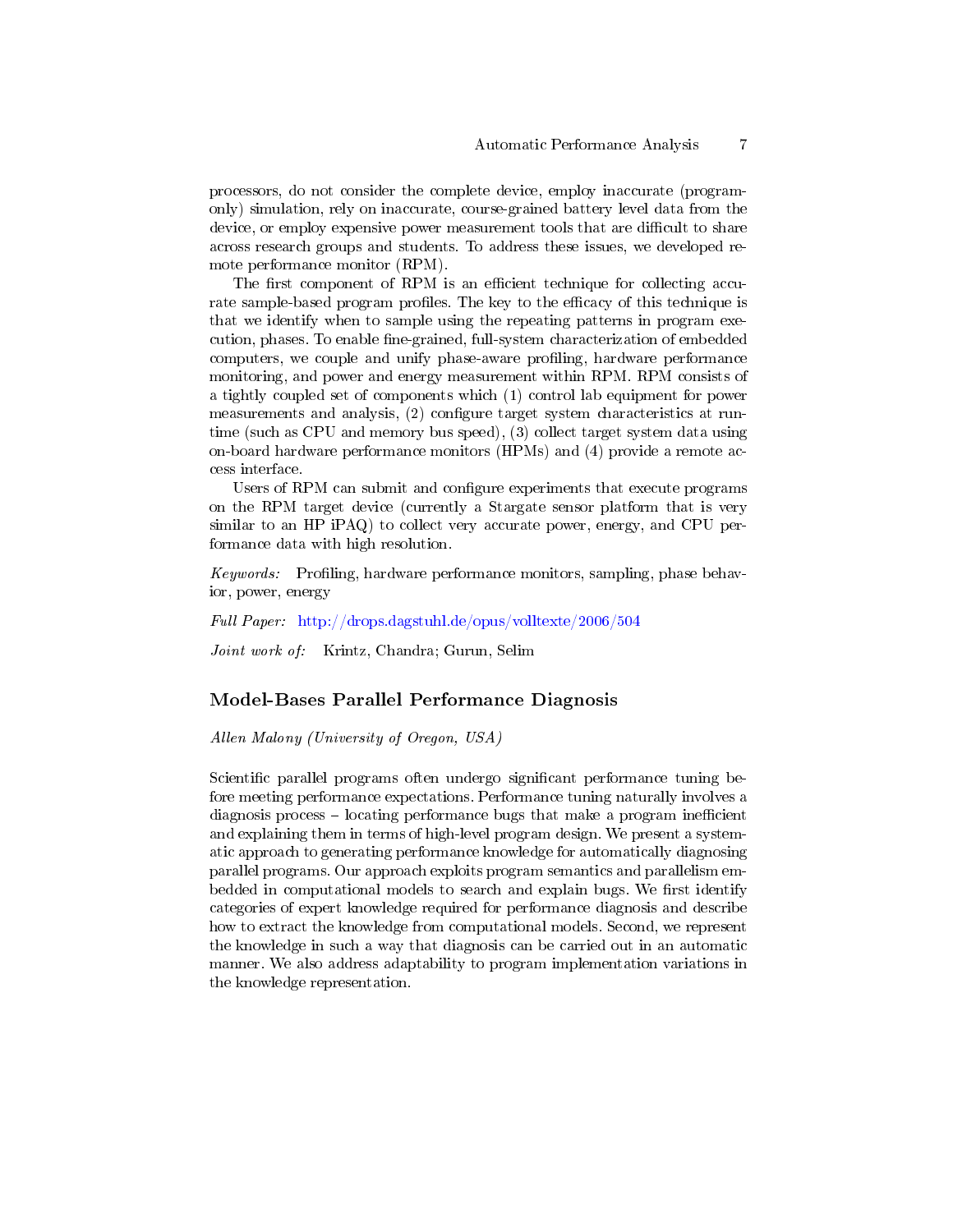8 H. M. Gerndt, A. Malony, B. P. Miller and W. Nagel

Finally, we demonstrate the effectiveness of our knowledge engineering approach through two case studies. Our experience diagnosing Master-Worker and Wavefront programs show that model-based performance knowledge can provide effective guidance for locating and explaining performance bugs at a high level of program abstraction.

Keywords: Parallel, performance, diagnosis, automatic, model

### The PerfTrack Tool for Performance Data Management

#### Kathryn Mohror (Portland State University, USA)

PerfTrack is a data store and interface for managing performance data from large-scale parallel applications. Data collected in different locations and formats can be compared and viewed in a single performance analysis session. The underlying data store used in PerfTrack is implemented with a database management system (DBMS). PerfTrack includes interfaces to the data store and scripts for automatically collecting data describing each experiment, such as build and platform details. In this demonstration, we describe the current state of the Perf-Track prototype and demonstrate its use with data from a set of executions of the ASCI Purple Benchmark, UMT2K.

Joint work of: Mohror, Kathryn; Karavanic, Karen L.; May, John; Miller, Brian; Knapp, Rashawn; Pugh, Brian; Spencer, Travis; Wilson, Eric

### The Automatic Performance Analysis Toolset KOJAK

Bernd Mohr (Forschungszentrum Jülich, D)

The KOJAK performance-analysis environment provides a complete tracingbased solution for automatic performance analysis of MPI, OpenMP, SHMEM, or hybrid applications running on parallel computers. KOJAK's analysis tool EXPERT describes performance problems using a high level of abstraction in terms of execution patterns that result from an inefficient use of the underlying programming model(s). The analysis is carried out along three interconnected dimensions: class of performance behavior, call tree, and thread of execution. In the result presentation tool CUBE, each dimension is arranged in a hierarchy so that the user can investigate the behavior on varying levels of detail. All three dimensions are interactively accessible using a single integrated view.

Keywords: Performance analysis, parallel computing, event tracing

Joint work of: Mohr, Bernd; Wolf, Felix; Wylie, Brian

Full Paper: <http://www.fz-juelich.de/zam/kojak/>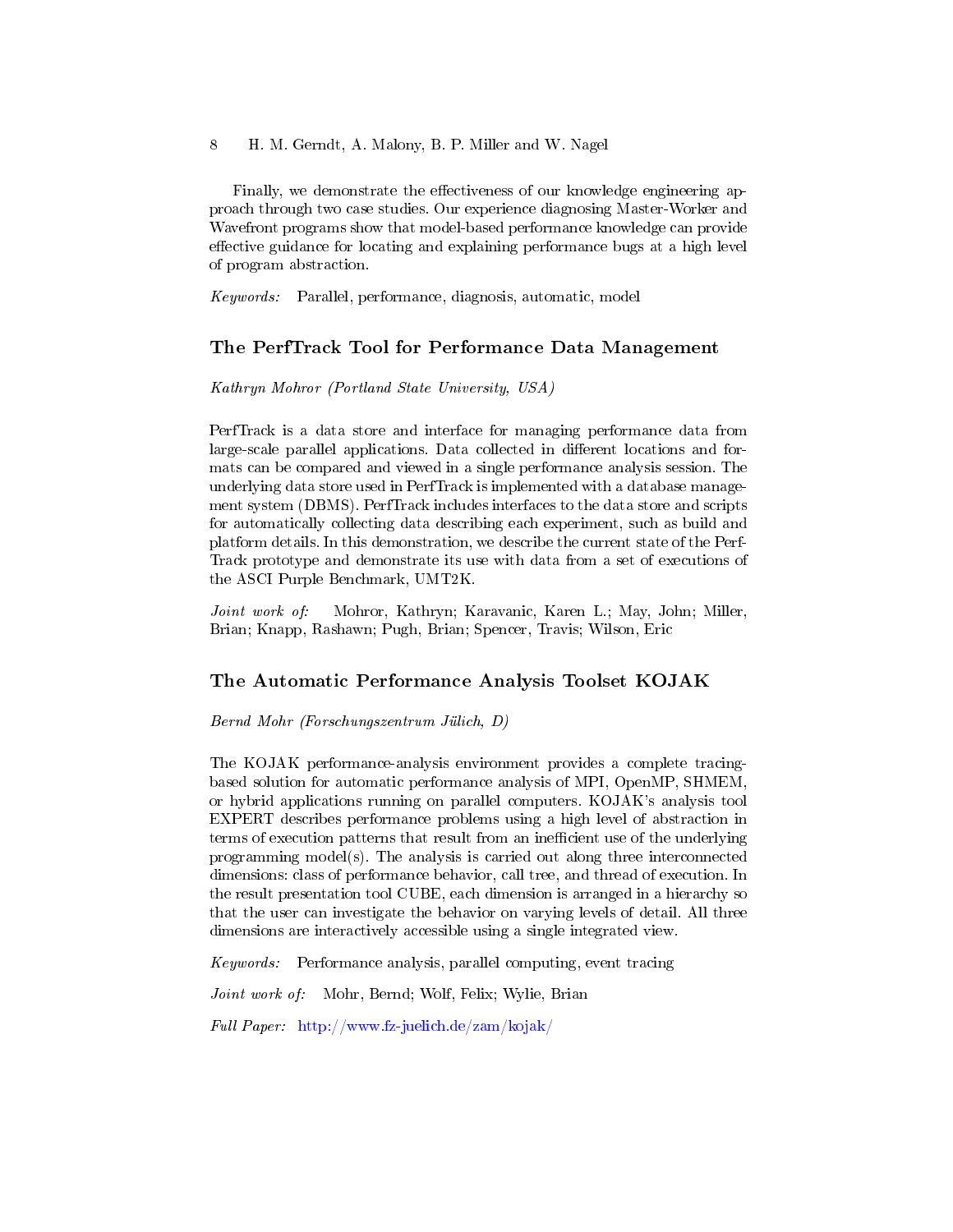## On-line Automated Performance Diagnosis on Thousands of Processes

Philip Roth (Oak Ridge National Lab., USA)

Performance diagnosis tools are critical for the effective use of large parallel computing resources, but existing tools have failed to address three problems that limit their scalability: (1) management and processing of the volume of performance data generated when monitoring a large number of processes, (2) communication between a large number of tool components, and (3) presentation of performance data and analysis results for programs with a large number of processes. In this talk, we present our approach for finding performance problems in programs with a large number of processes to address these three performance tool scalability barriers.

First, we show how to design a scalable, distributed performance diagnosis facility. We demonstrate our design with an on-line automated strategy for finding performance bottlenecks that leverages our distributed multicast and data aggregation infrastructure. Our bottleneck search strategy uses distributed, independent bottleneck search agents located in the tool agent processes that monitor application processes. Second, we present a technique called the Sub-Graph Folding Algorithm for constructing compact displays of bottleneck detection strategy results. Our visualization technique presents the results of a bottleneck search using dynamic graphs that record the refinements of a search. Graph complexity is controlled by combining sub-graphs representing processes with similar qualitative behavior into a single composite sub-graph.

Using an approach that combines these two synergistic parts, we performed bottleneck searches on programs with up to 1024 processes with no sign of tool resource saturation. Also, with 1024 application processes the Sub-Graph Folding Algorithm reduced a bottleneck search results graph with over 30,000 nodes to a 44-node graph showing the same qualitative performance information as the original graph.

Keywords: Scalability, performance diagnosis, tools, automation, visualization, Paradyn

Joint work of: Roth, Philip; Miller, Barton; Arnold, Dorian

### Perspectives on Performance Analysis and Prediction for Next-Generation Architectures

Philip Roth (Oak Ridge National Lab., USA)

The Future Technologies Group at Oak Ridge National Laboratory explores performance analysis, evaluation, and prediction of architectures and algorithms in support of scientific computation. We seek to identify core technologies that will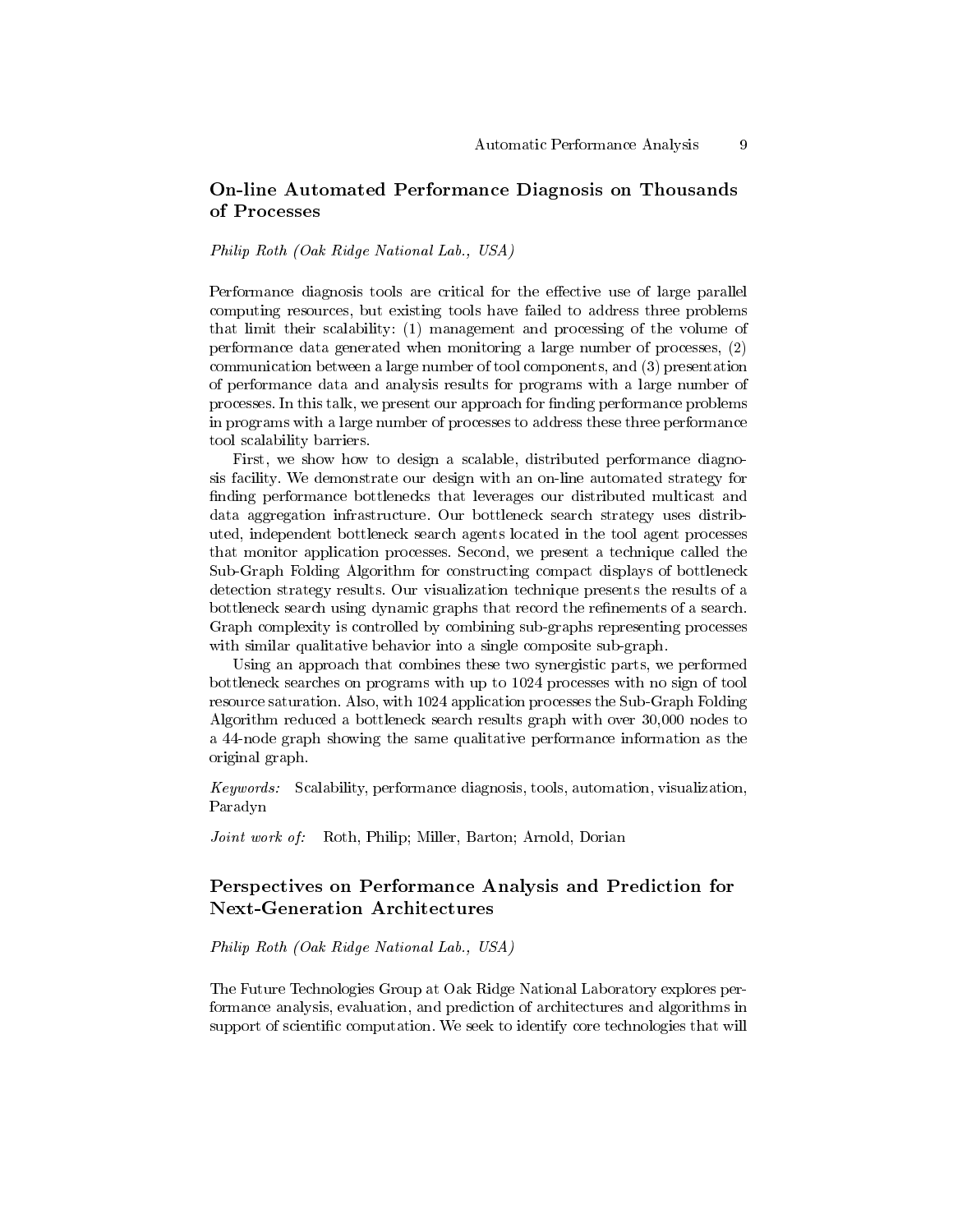satisfy the computation, communication, memory, and storage demands of future petascale applications. Toward this end, we maintain the Experimental Computing Laboratory (ExCL) for evaluating technologies such as Field Programmable Gate Arrays (FPGAs), array processors, optical processors, homogeneous and heterogeneous multi-core processors, and non-traditional programming models.

In this talk, we present our group's perspectives on modeling and predicting the performance of systems that incorporate emerging technologies. We perceive the challenges for performance prediction and analysis with emerging technologies are increasing in scale, architectural complexity, and application complexity. As a case study, we describe our work modeling the performance of the AMBER molecular dynamics code, overcoming barriers that limited scalability to 128 processors, and accelerating a portion of the AMBER code using FPGAs. To combat the challenges of performance prediction on emerging architectures, we also introduce Modeling Assertions, a technique that embeds an analytic performance model into the programs source code using symbolic expressions. With run-time support, these symbolic expressions can be verified and composed into an overall application model as the application runs.

Keywords: Performance modeling, performance analysis, performance prediction, emerging architectures

Joint work of: Vetter, Jeffrey; Roth, Philip; Alam, Sadaf

### Open|SpeedShop - Open Source Performance Analysis for MPI Clusters (Demonstration)

Martin Schulz (LLNL - Livermore, USA)

Open|SpeedShop is a scalable open-source performance framework for Linux clusters. It is based on dynamic instrumentation using DynInst/DPCL to insert performance probes into binary applications (both sequential and parallel) and to retrieve performance data. Users can control this process and view the resulting data using a comprehensive graphical user interface, a batch command language, and a Python Interface.

Keywords: Parallel performance analysis, dynamic instrumentation, open source tools, Linux cluster

### Automatic model generation for performance prediction

#### Martin Schulz (LLNL - Livermore, USA)

Accurately modeling and predicting performance for large-scale applications becomes increasingly difficult as system complexity scales dramatically. Analytic predictive models are useful, but are difficult to construct, usually limited in scope, and often fail to capture subtle interactions between architecture and software. In contrast, we employ multilayer neural networks trained on input data from executions on the target platform.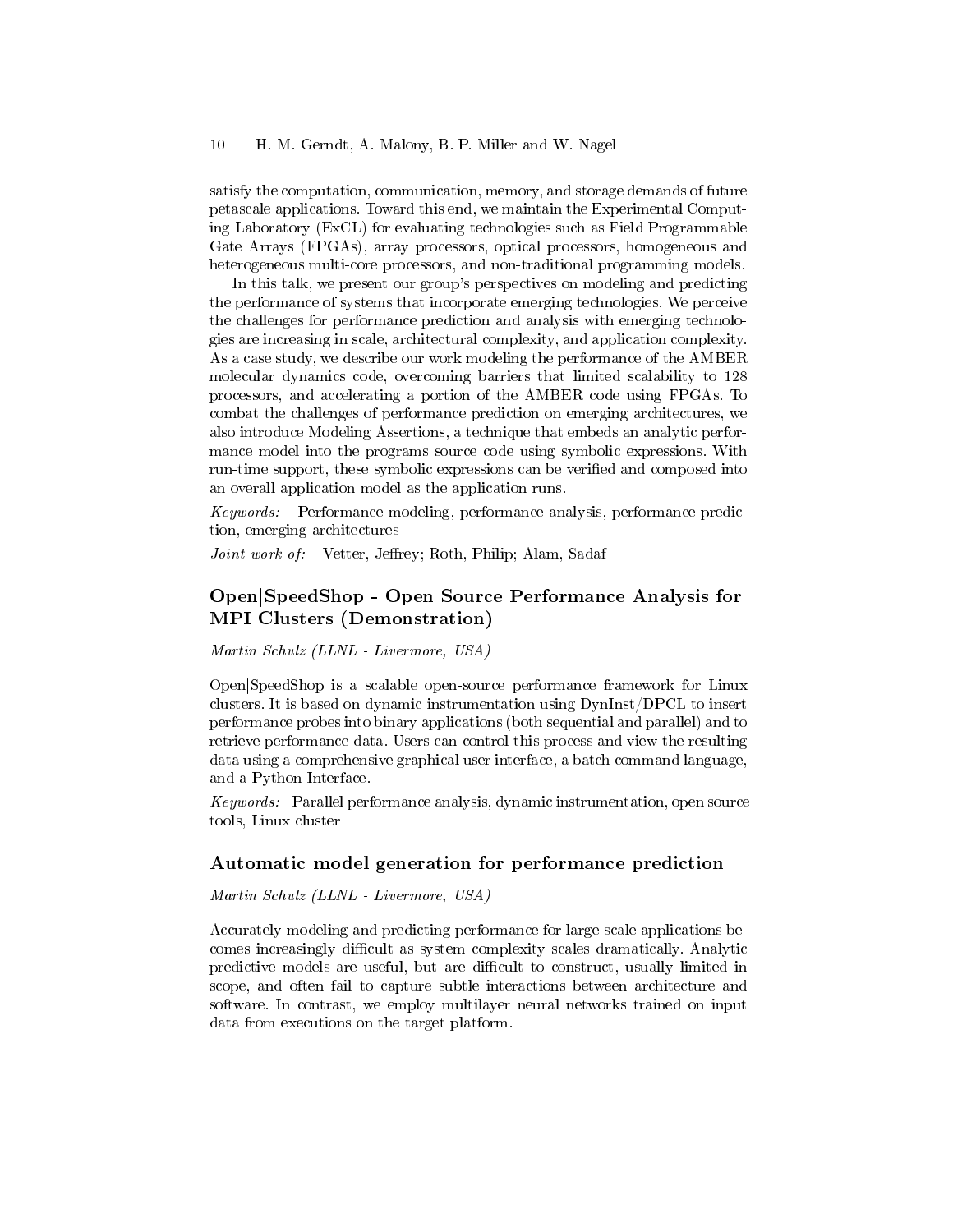This approach is useful for predicting many aspects of performance, and it captures full system complexity.

Keywords: Performance modeling, neural networks, parameter studies, automatic model generation

Joint work of: Schulz, Martin; Ipek, Engin; de Supinski, Bronis; Singh, Karan; McKee, Sally A.; Caruana, Rich

### Performance Analysis of Grid Workflows in K-WfGrid and ASKALON

Hong-Linh Truong (Universität Innsbruck, A)

The complexity and quantity of Grid workflows are so overwhelming that new performance analysis techniques are required to instrument multilingual workflowbased applications and to select, measure and analyze various performance metrics at different levels of abstraction. Moreover, Grid workflow performance analysis tools have to support Grids based on service-oriented architecture (SOA) and to address well-known issues of the Grid computing such as the diversity, dynamics and scalability.

In this talk, we present methods and techniques that are being applied to the performance monitoring and analysis of Grid workflows in the K-WfGrid project and the ASKALON toolkit. Ontology is used for describing performance data of Grid workflows and performance data is associated with multiple levels of abstraction. Various instrumentation techniques are utilized to support multilingual and service-based Grid workflows. A novel overhead classification for Grid workflows is introduced and the performance analysis is conducted in a distributed fashion. Performance monitoring and analysis components are implemented as P2P-based Grid services. All performance data, monitoring and analysis requests are described in XML, thus simplifying the interaction and integration between various instrumentation, monitoring and analysis services and increasing the interoperability of the performance tools.

Keywords: Grid performance monitoring and analysis, Grid workflows, performance ontology

Joint work of: Truong, Hong-Linh; Fahringer, Thomas

## Perspectives on Performance Analysis and Prediction for Next-Generation Architectures

#### $Jeffrey$  Vetter (Oak Ridge National Lab., USA)

The Future Technologies Group at Oak Ridge National Laboratory explores performance analysis, evaluation, and prediction of architectures and algorithms in support of scientific computation.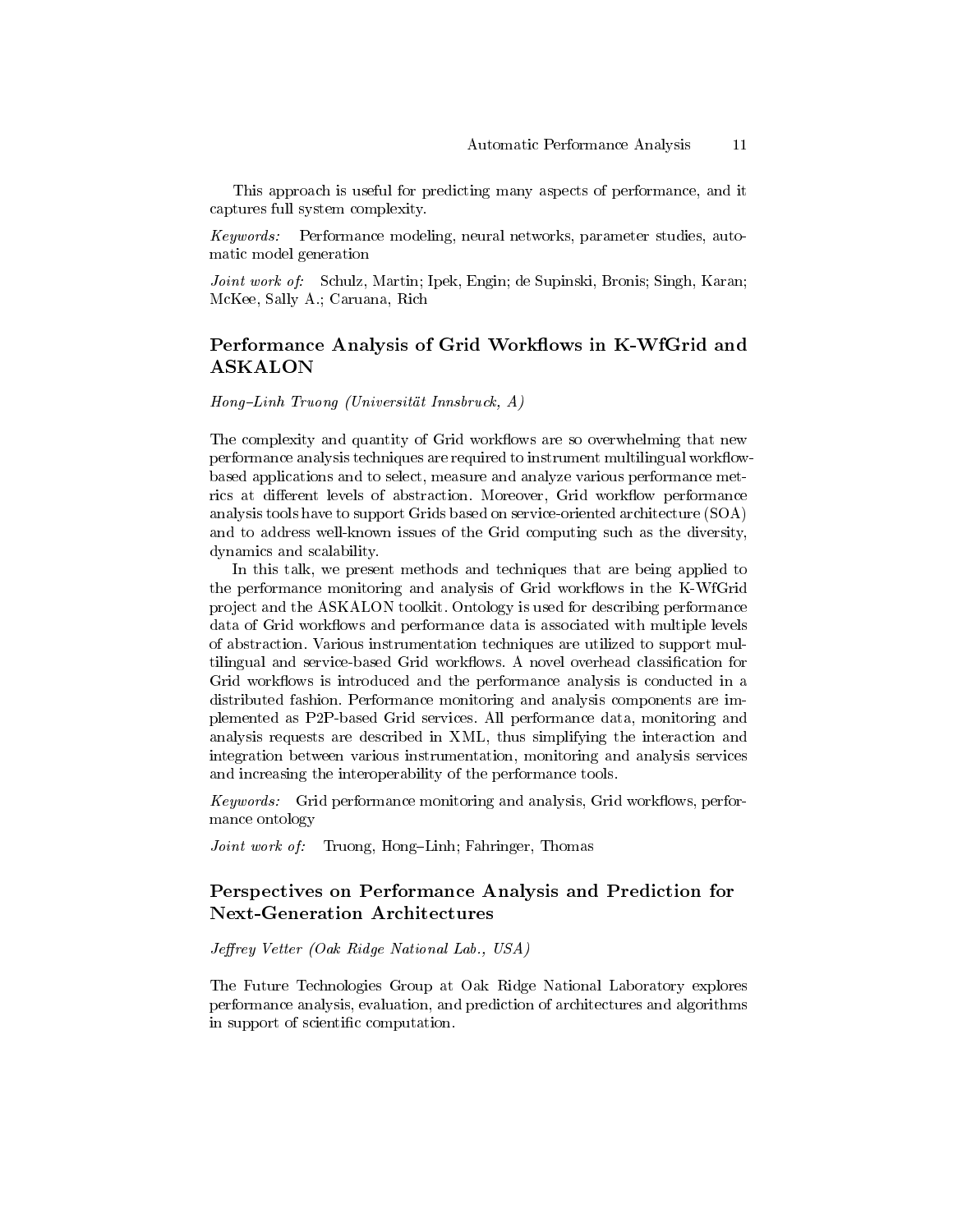#### 12 H. M. Gerndt, A. Malony, B. P. Miller and W. Nagel

We seek to identify core technologies that will satisfy the computation, communication, memory, and storage demands of future petascale applications. Toward this end, we maintain the Experimental Computing Laboratory (ExCL) for evaluating technologies such as Field Programmable Gate Arrays (FPGAs), array processors, optical processors, homogeneous and heterogeneous multi-core processors, and non-traditional programming models.

In this talk, we present our group's perspectives on modeling and predicting the performance of systems that incorporate emerging technologies. We perceive the challenges for performance prediction and analysis with emerging technologies are increasing in scale, architectural complexity, and application complexity. As a case study, we describe our work modeling the performance of the AMBER molecular dynamics code, overcoming barriers that limited scalability to 128 processors, and accelerating a portion of the AMBER code using FPGAs. To combat the challenges of performance prediction on emerging architectures, we also introduce Modeling Assertions, a technique that embeds an analytic performance model into the programs source code using symbolic expressions. With run-time support, these symbolic expressions can be verified and composed into an overall application model as the application runs.

Keywords: Performance modeling, performance analysis, performance prediction, emerging architectures

Joint work of: Vetter, Jeffrey; Roth, Philip; Alam, Sadaf

#### Scalable Automatic Trace Analysis

Felix Wolf (Forschungszentrum Jülich, D)

A powerful and widely-used method for analyzing the performance behavior of parallel programs is event tracing. While event tracing enables the identification of performance problems at a high level of detail, escalating trace-file size often constrains its scalability on large-scale systems. Automatic trace analysis based on pattern recognition, as implemented in KOJAK, has addressed this problem to some extent, in that it relieves the user from the burden of searching large amounts of data manually. With the goal of extending KOJAK's approach to present and future architectures with very large processor numbers, this talk presents a new preliminary parallel design of KOJAK's trace analyzer that utilizes the entire allocation of processors reserved to execute the target application.

Keywords: Parallel computing, performance analysis, event tracing, scalability